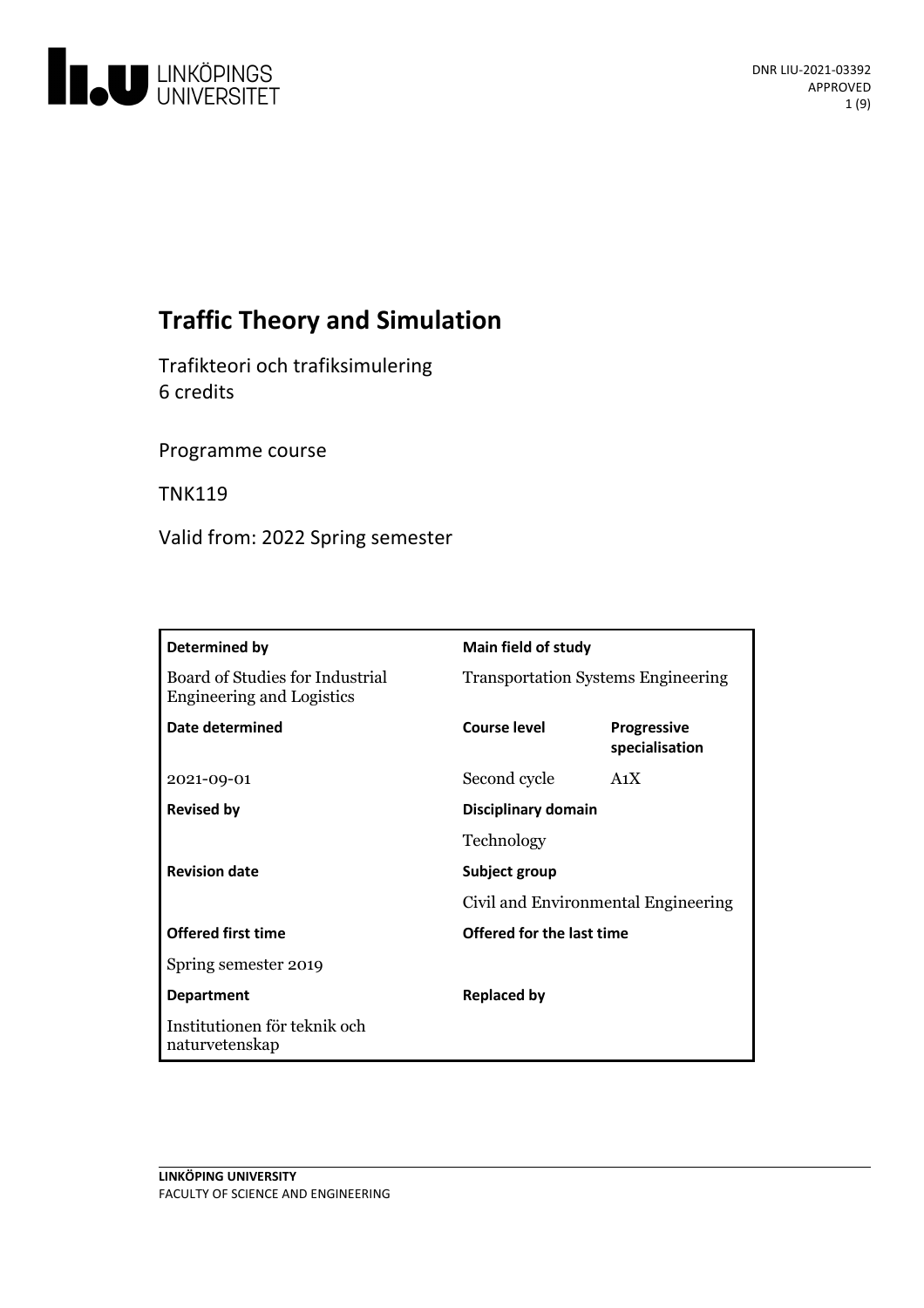# Course offered for

- Master of Science in Communications, Transport and Infrastructure
- Master's Programme in Intelligent Transport Systems and Logistics

# Prerequisites

Basic knowledge about statistics and probablity, methodology and theory for discrete simulation, Traffc Infrastructure and Optimization.

## Intended learning outcomes

The purpose of the course is to give fundamental theoretic and practical knowledge about traffic theory and traffic simulation models. It provides an overview of problems, models and applications in the area of traffic flow theory, intersection capacity and traffic simulation. The course gives insights about how traffic models can be used for the analysis of traffic systems with the aim of making the system more efficient, safer and more environmentally friendly. It also gives insights on the principles and theories upon which traffic models are based and how the models are utilized in different applications.

After completion of the course the student will be able to:

- Describe the fundamental traffic flow theories and formulate and analyze basic traffic flow relations
- Describe the basic notation, theory, and models for analysis of capacity and level-of-service at intersections and apply it on real world problems
- Describe and design signal setting strategies for isolated intersections
- Describe the basics for traffic simulation and modelling of traffic systems
- Describe the traffic simulation concepts for car following, lane changing and overtaking
- Analyse input and output data for a simulation model
- Perform basic calibration and validations of a traffic simulation model
- Perform experiments with micro-simulation based traffic simulation tools
- Discuss and analyze the relevance of the course and the course content in relation to the scope of the master program that the student are taking and in relation to a future working career as a traffic engineer

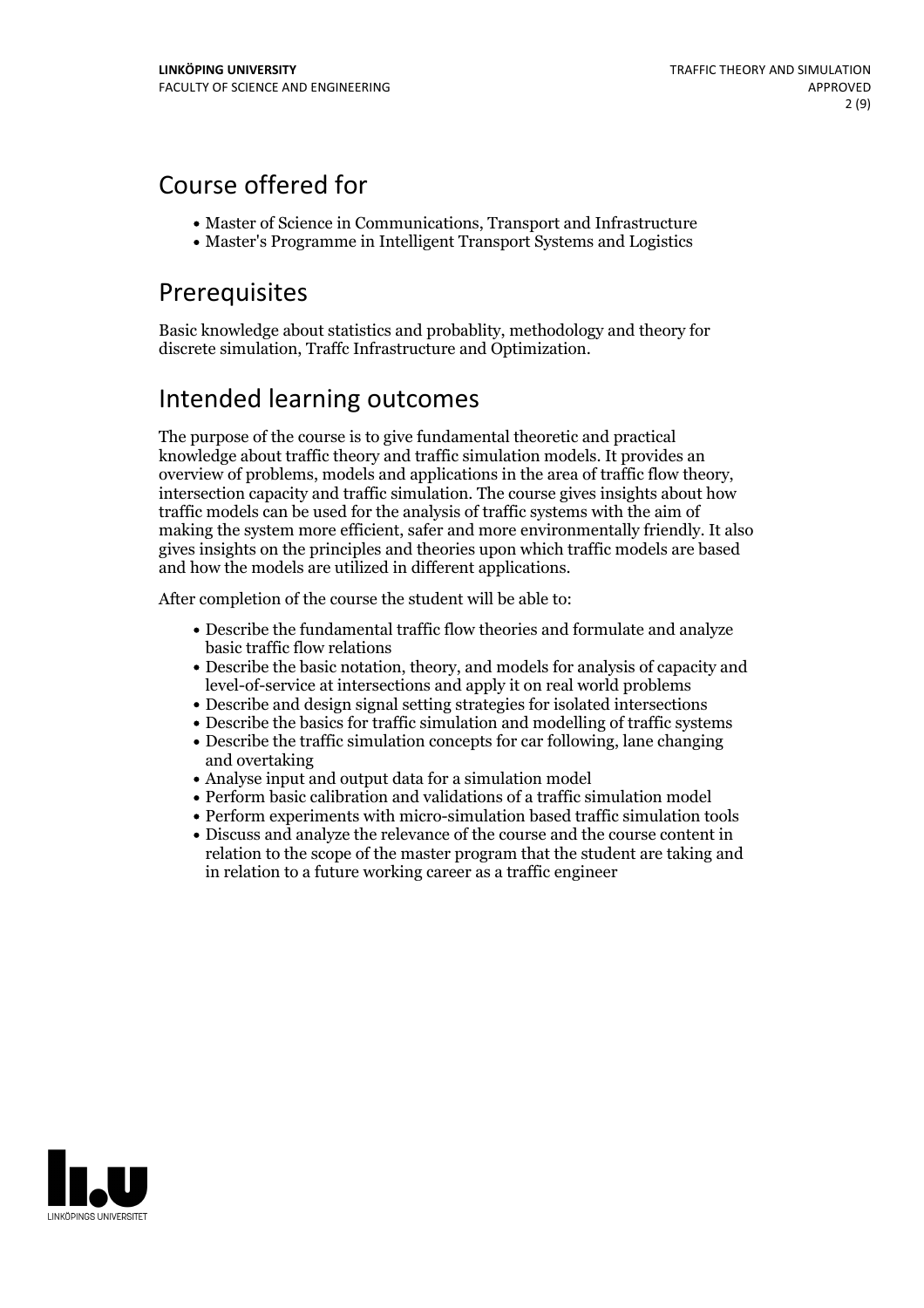## Course content

- Traffic flow theory
- Capacity models for intersections
- Traffic signals
- Experiments with intersection capacity computations
- Traffic simulation concepts for car following, lane changing and overtaking
- Analysis of input and output data for a simulation model
- Calibration and validation of traffic simulation models
- Experiments with micro-simulation based traffic simulation tools

# Teaching and working methods

The course consists of lectures and computer exercises.

## Examination

| LAB1 Computer Exercises             | 3 credits $U, 3, 4, 5$ |  |
|-------------------------------------|------------------------|--|
| UPG1 Individual Hand-in Assignments | 3 credits $U, 3, 4, 5$ |  |

# Grades

Four-grade scale, LiU, U, 3, 4, 5

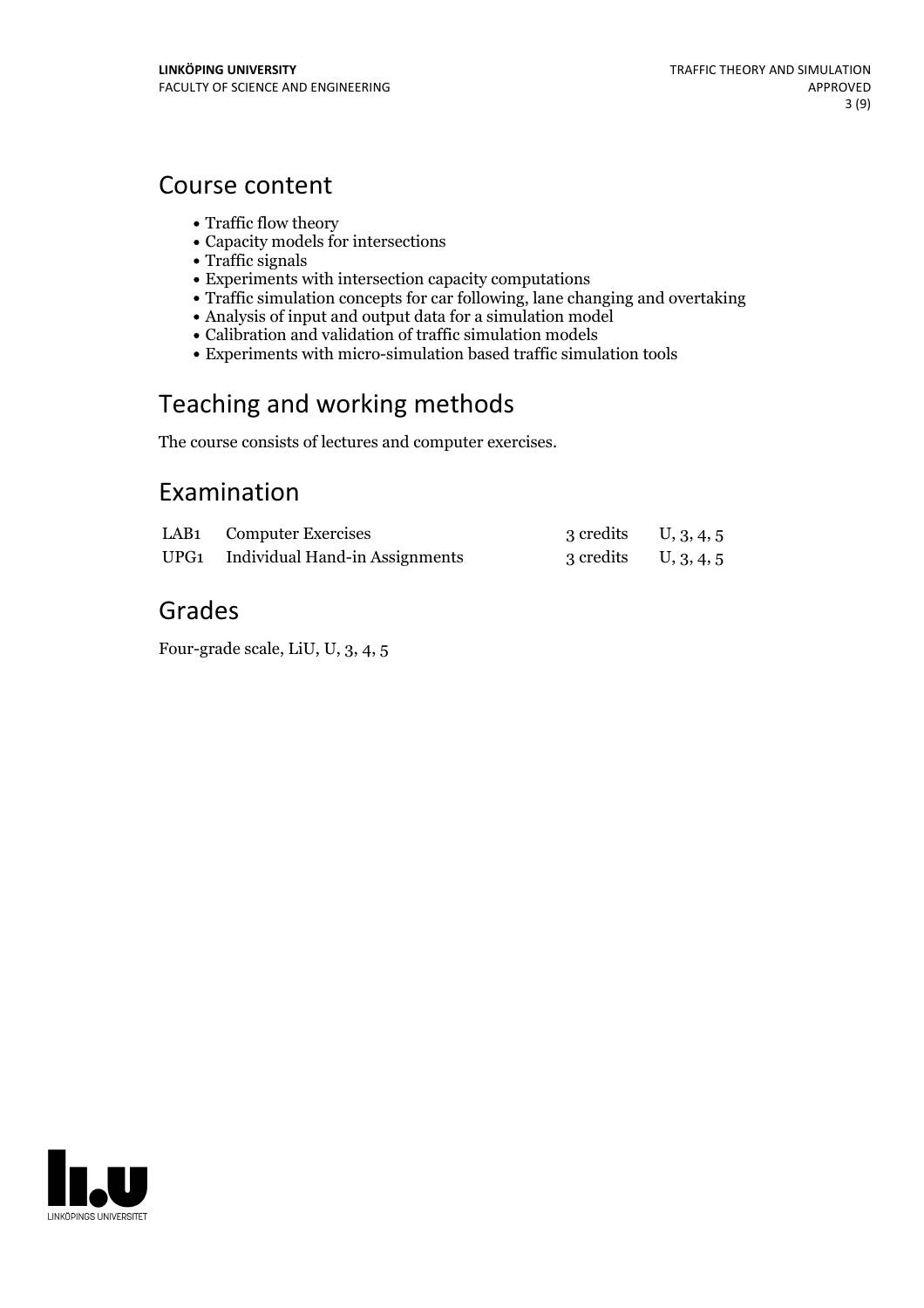# Other information

### **About teaching and examination language**

The teaching language is presented in the Overview tab for each course. The examination language relates to the teaching language as follows:

- If teaching language is "Swedish", the course as a whole could be given in Swedish, or partly in English. Examination language is Swedish, but parts
- of the examination can be in English. If teaching language is "English", the course as <sup>a</sup> whole is taught in English. Examination language is English. If teaching language is "Swedish/English", the course as <sup>a</sup> whole will be
- taught in English if students without prior knowledge of the Swedish language participate. Examination language is Swedish or English depending on teaching language.

#### **Other**

The course is conducted in a manner where both men's and women's experience and knowledge are made visible and developed.

The planning and implementation of a course should correspond to the course syllabus. The course evaluation should therefore be conducted with the course syllabus as a starting point.

If special circumstances prevail, the vice-chancellor may in a special decision specify the preconditions for temporary deviations from this course syllabus, and delegate the right to take such decisions.

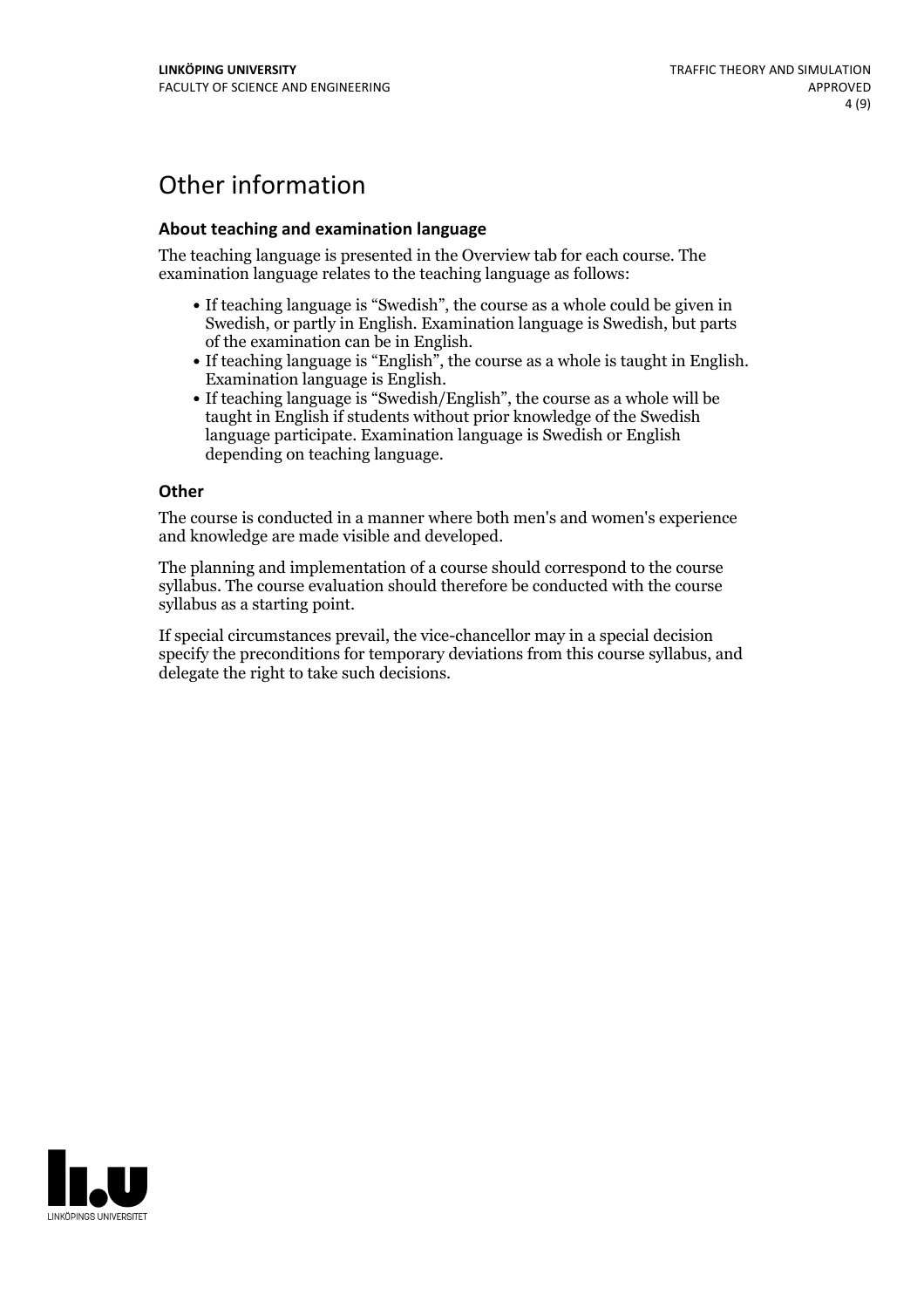# **Common rules**

### Course syllabus

A syllabus must be established for each course. The syllabus specifies the aim and contents of the course, and the prior knowledge that a student must have in order to be able to benefit from the course.

## Timetabling

Courses are timetabled after a decision has been made for this course concerning its assignment to a timetable module.

### Interruption in and deregistration from a course

The LiU decision, Guidelines concerning confirmation of participation in education (Dnr LiU-2020-02256), states that interruptions in study are to be recorded in Ladok. Thus, all students who do not participate in a course for which they have registered must record the interruption, such that the registration on the course can be removed. Deregistration from or interrupting a course is carried out using <sup>a</sup> web-based form: https://www.lith.liu.se/for- [studenter/kurskomplettering?l=en.](https://www.lith.liu.se/for-studenter/kurskomplettering?l=en)

## Cancelled courses and changes to the course syllabus

Courses with few participants (fewer than 10) may be cancelled or organised in a manner that differs from that stated in the course syllabus. The Dean is to deliberate and decide whether a course is to be cancelled or changed from the course syllabus.

## Guidelines relating to examinations and examiners

For details, see Guidelines for education and examination for first-cycle and second-cycle education at Linköping University, Dnr LiU-2020-04501 [\(http://styrdokument.liu.se/Regelsamling/VisaBeslut/917592\)](http://styrdokument.liu.se/Regelsamling/VisaBeslut/917592).

An examiner must be employed as a teacher at LiU according to the LiU Regulations for Appointments, Dnr LiU-2021-01204 [\(https://styrdokument.liu.se/Regelsamling/VisaBeslut/622784](https://styrdokument.liu.se/Regelsamling/VisaBeslut/622784)). For courses in second-cycle, the following teachers can be appointed as examiner: Professor (including Adjunct and Visiting Professor), Associate Professor (including Adjunct), Senior Lecturer (including Adjunct and Visiting Senior Lecturer), Research Fellow, or Postdoc. For courses in first-cycle, Assistant Lecturer (including Adjunct and Visiting Assistant Lecturer) can also be appointed as examiner in addition to those listed for second-cycle courses. In exceptional cases, a Part-time Lecturer can also be appointed as an examiner at both first- and second cycle, see Delegation of authority for the Board of Faculty of Science and Engineering.

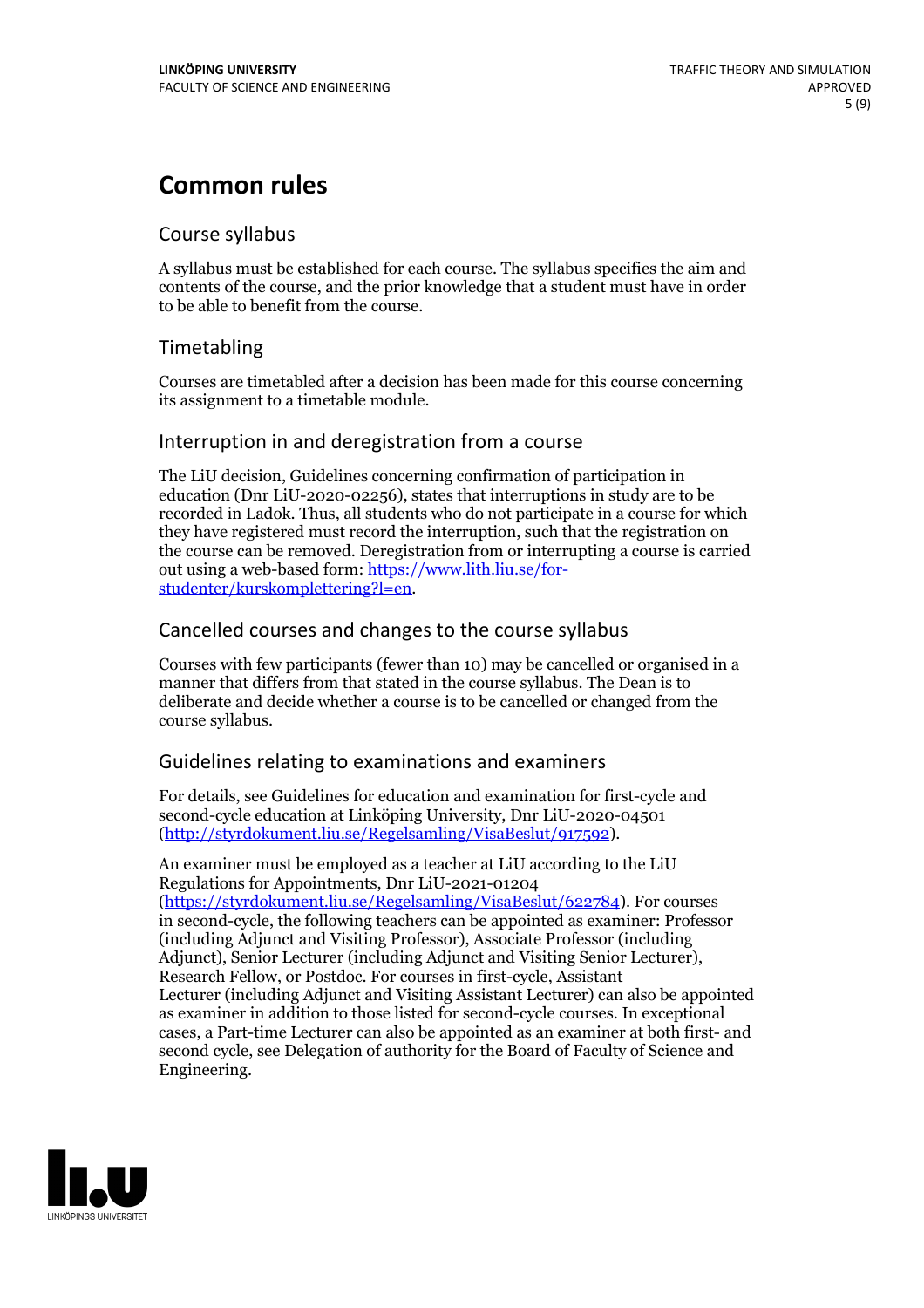## Forms of examination

### **Principles for examination**

Written and oral examinations and digital and computer-based examinations are held at least three times a year: once immediately after the end of the course, once in August, and once (usually) in one of the re-examination periods. Examinations held at other times are to follow a decision of the faculty programme board.

Principles for examination scheduling for courses that follow the study periods:

- courses given in VT1 are examined for the first time in March, with re-examination in June and August
- courses given in VT2 are examined for the first time in May, with re-examination in August and October
- courses given in HT1 are examined for the first time in October, with re-examination in January and August
- courses given in HT2 are examined for the first time in January, with re-examination in March and in August.

The examination schedule is based on the structure of timetable modules, but there may be deviations from this, mainly in the case of courses that are studied and examined for several programmes and in lower grades (i.e. 1 and 2).

Examinations for courses that the faculty programme board has decided are to be held in alternate years are held three times during the school year in which the course is given according to the principles stated above.

Examinations for courses that are cancelled orrescheduled such that they are not given in one or several years are held three times during the year that immediately follows the course, with examination scheduling that corresponds to the scheduling that was in force before the course was cancelled or rescheduled.

When a course, or a written examination (TEN, DIT, DAT), is given for the last time, the regular examination and two re-examinations will be offered. Thereafter, examinations are phased out by offering three examinations during the following academic year at the same times as the examinations in any substitute course. If there is no substitute course, three examinations will be offered during re- examination periods during the following academic year. Other examination times are decided by the faculty programme board. In all cases above, the examination is also offered one more time during the academic year after the following, unless the faculty programme board decides otherwise. In total, 6 re-examinations are offered, of which 2 are regular re-examinations. In the examination registration system, the examinations given for the penultimate time and the last time are denoted.

If a course is given during several periods of the year (for programmes, or on different occasions for different programmes) the faculty programme board or boards determine together the scheduling and frequency of re-examination occasions.

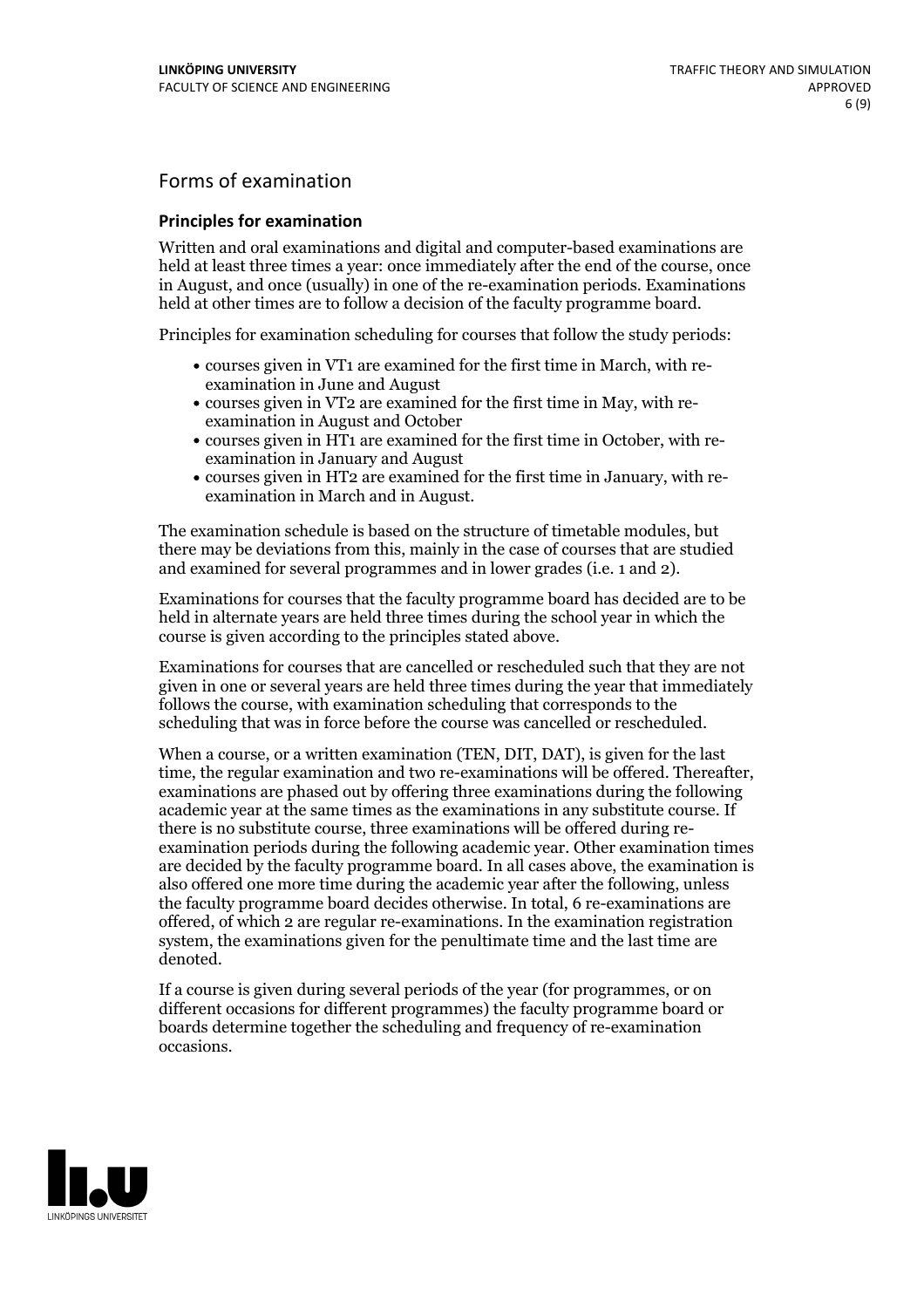### **Retakes of other forms of examination**

Regulations concerning retakes of other forms of examination than written examinations and digital and computer-based examinations are given in the LiU guidelines for examinations and examiners, [http://styrdokument.liu.se/Regelsamling/VisaBeslut/917592.](http://styrdokument.liu.se/Regelsamling/VisaBeslut/917592)

#### **Course closure**

For Decision on Routines for Administration of the Discontinuation of Educational Programs, Freestanding Courses and Courses in Programs, see DNR LiU-2021-04782. After a decision on closure and after the end of the discontinuation period, the students are referred to a replacement course (or similar) according to information in the course syllabus or programme syllabus. If a student has passed some part/parts of a closed program course but not all, and there is an at least partially replacing course, an assessment of crediting can be made. Any crediting of course components is made by the examiner.

#### **Registration for examination**

In order to take an written, digital or computer-based examination, registration in advance is mandatory, see decision in the university's rule book [https://styrdokument.liu.se/Regelsamling/VisaBeslut/622682.](https://styrdokument.liu.se/Regelsamling/VisaBeslut/622682) An unregistered student can thus not be offered a place. The registration is done at the Student Portal or in the LiU-app during the registration period. The registration period opens 30 days before the date of the examination and closes 10 days before the date of the examination. Candidates are informed of the location of the examination by email, four days in advance.

#### **Code of conduct for students during examinations**

Details are given in a decision in the university's rule book: <http://styrdokument.liu.se/Regelsamling/VisaBeslut/622682>.

#### **Retakes for higher grade**

Students at the Institute of Technology at LiU have the right to retake written examinations and digital and computer-based examinations in an attempt to achieve a higher grade. This is valid for all examination components with code "TEN", "DIT" and "DAT". The same right may not be exercised for other examination components, unless otherwise specified in the course syllabus.

A retake is not possible on courses that are included in an issued degree diploma.

#### **Grades**

The grades that are preferably to be used are Fail (U), Pass (3), Pass not without distinction  $(4)$  and Pass with distinction  $(5)$ .

- Grades U, 3, 4, 5 are to be awarded for courses that have written or digital examinations.<br>• Grades Fail (U) and Pass (G) may be awarded for courses with a large
- degree of practical components such as laboratory work, project work and

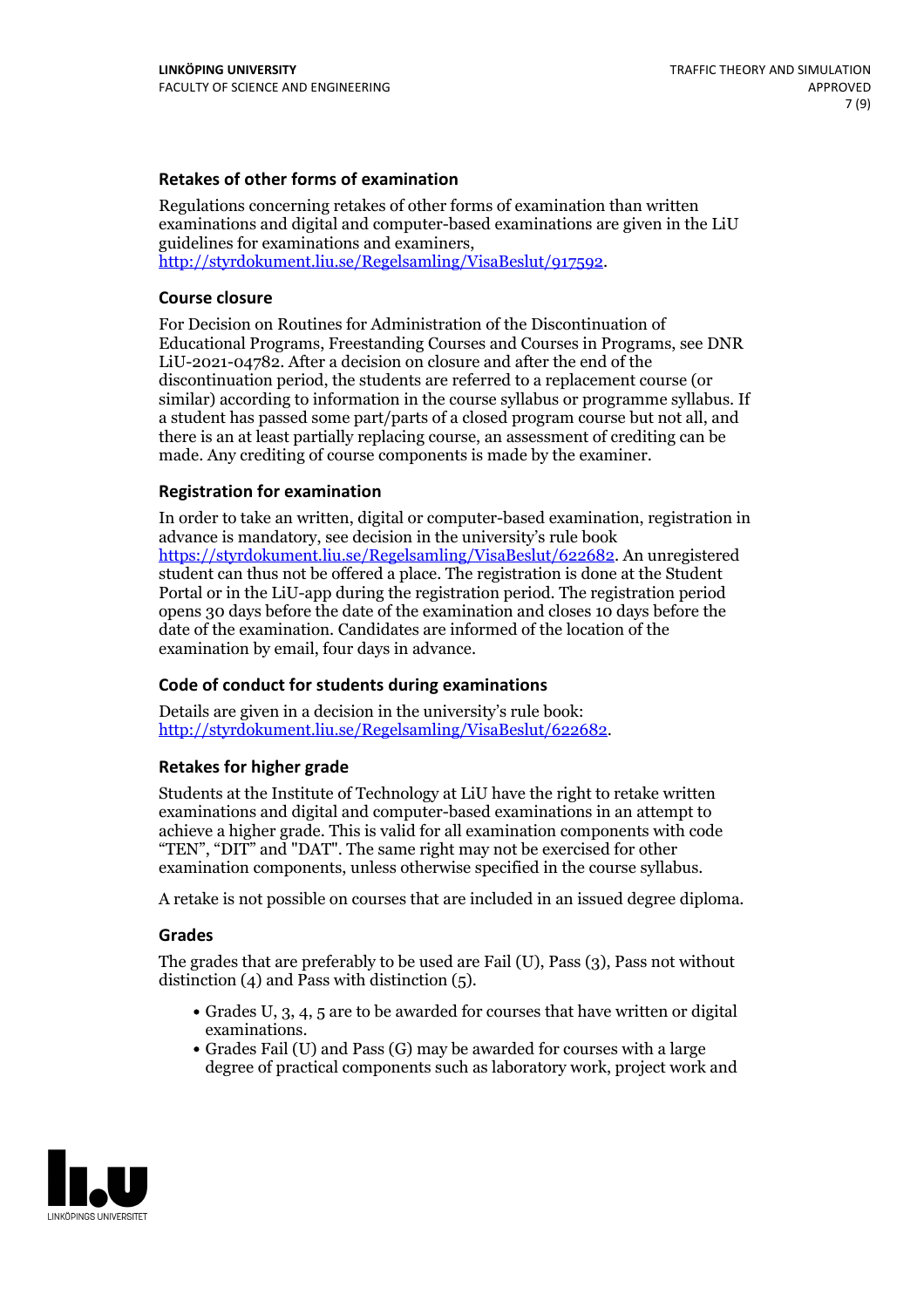group work.<br>• Grades Fail (U) and Pass (G) are to be used for degree projects and other independent work.

### **Examination components**

The following examination components and associated module codes are used at the Faculty of Science and Engineering:

- Grades U, 3, 4, 5 are to be awarded for written examinations (TEN) and
- digital examinations (DIT).<br>• Examination components for which the grades Fail (U) and Pass (G) may be awarded are laboratory work (LAB), project work (PRA), preparatory written examination (KTR), digital preparatory written examination (DIK), oral examination (MUN), computer-based examination (DAT), home
- assignment (HEM), and assignment (UPG).<br>• Students receive grades either Fail (U) or Pass (G) for other examination components in which the examination criteria are satisfied principally through active attendance such as tutorial group (BAS) or examination item
- (MOM).<br>• Grades Fail (U) and Pass (G) are to be used for the examination components Opposition (OPPO) and Attendance at thesis presentation (AUSK) (i.e. part of the degree project).

In general, the following applies:

- 
- Mandatory course components must be scored and given <sup>a</sup> module code. Examination components that are not scored, cannot be mandatory. Hence, it is voluntary to participate in these examinations, and the voluntariness must be clearly stated. Additionally, if there are any associated conditions to
- the examination component, these must be clearly stated as well.<br>• For courses with more than one examination component with grades U,3,4,5, it shall be clearly stated how the final grade is weighted.

For mandatory components, the following applies (in accordance with the LiU Guidelines for education and examination for first-cycle and second-cycle education at Linköping University,<br>[http://styrdokument.liu.se/Regelsamling/VisaBeslut/917592\)](http://styrdokument.liu.se/Regelsamling/VisaBeslut/917592):

If special circumstances prevail, and if it is possible with consideration of the nature of the compulsory component, the examiner may decide to replace the compulsory component with another equivalent component.

For possibilities to alternative forms of examinations, the following applies (in accordance with the LiU Guidelines for education and examination for first-cycle [http://styrdokument.liu.se/Regelsamling/VisaBeslut/917592\)](http://styrdokument.liu.se/Regelsamling/VisaBeslut/917592):

If the LiU coordinator for students with disabilities has granted a student the right to an adapted examination for a written examination in an examination hall, the student has the right to it.